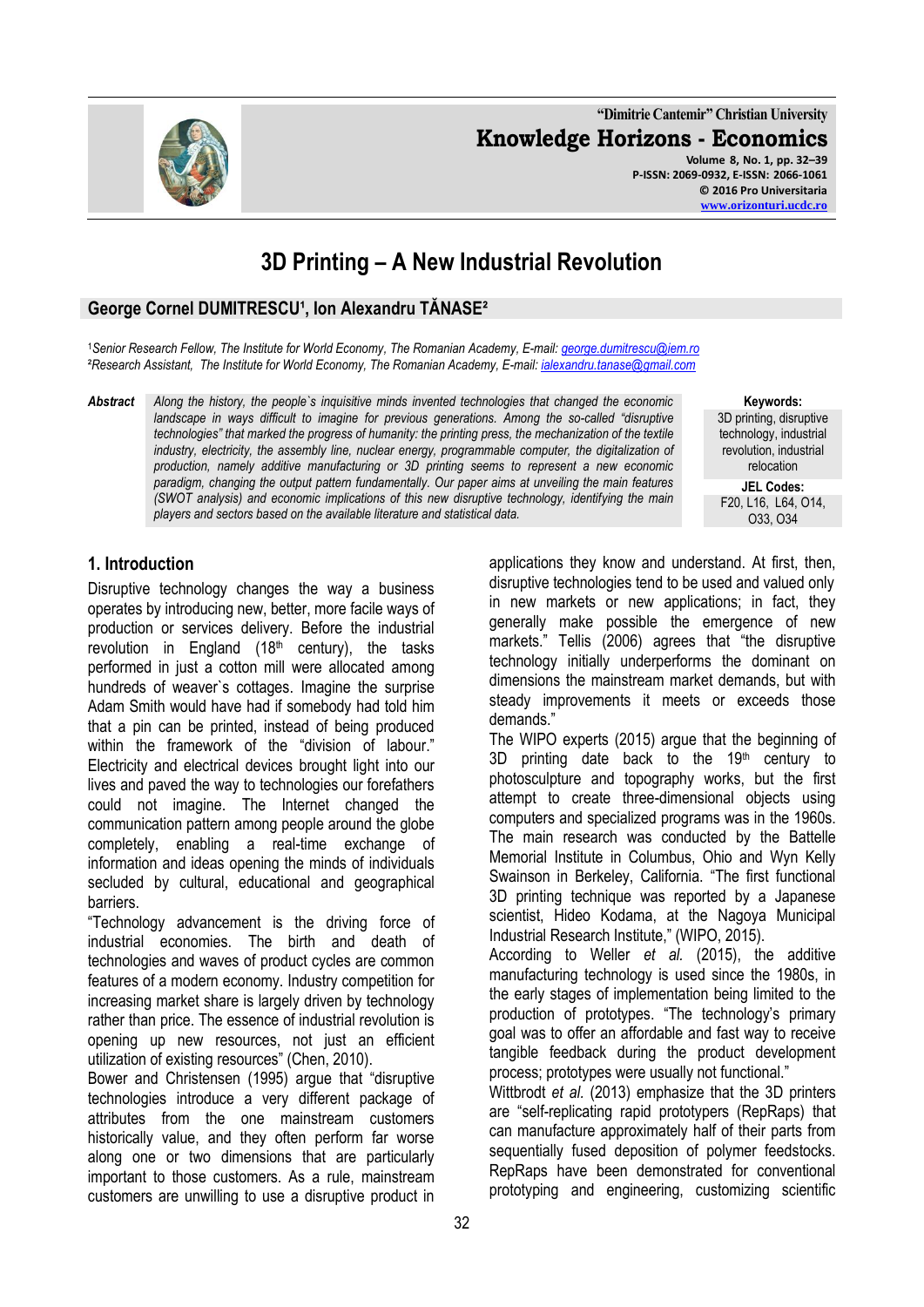equipment, and appropriate technology-related manufacturing for sustainable development."

Feixiang *et al.* (2016) explain that "3D printing adopts an additive manufacturing process whereby products are built on a layer-by-layer basis, through a series of cross-sectional slices. All 3D printers use 3D-CAD software that ensures thousands of cross-sections of each product to determine exactly how each layer is to be constructed." According to the specialists from "The Economist" (2015) the most common method of printing

metal structures is selective laser melting (spreading a layer of metallic powder onto a base and then fusing the particles together in the shape required by the design, all the process being controlled by a computer software.

In the 2015 World Intellectual Property Report (WIPO, 2015) the experts of the organization centralize some of the breakthrough innovations of the last two centuries regarding their equivalent impact on the economy.

*Table 1.* Breakthrough innovations

| <b>Historical innovations</b>                                                                                                                                       | <b>Current innovations</b>                                                                                                                         |
|---------------------------------------------------------------------------------------------------------------------------------------------------------------------|----------------------------------------------------------------------------------------------------------------------------------------------------|
| Airplanes – from hobbyists gliding in the 19th century to a<br>reliable mode of transportation in the first half of the 20th<br>century                             | 3D printing – the creation of 3D objects through successive<br>layering of material, aided by digital technology                                   |
| Antibiotics – from the discovery of sulfa drugs in the 1930s to<br>the birth of the modern pharmaceutical industry                                                  | Nanotechnology -- technology at the scale of one-billionth of a<br>meter, with applications in electronics, health, materials, and<br>other fields |
| Semiconductors - from amplifying radio waves for better<br>communication in the early 20th century to ever more potent<br>computer chips driving the ICT revolution | Robotics - from the first robots spurring industrial automation<br>to today's autonomous machines with artificial intelligence                     |
| $\bullet$ $\cdots$ $\cdots$ $\bullet$ $\bullet$ $\cdots$ $\bullet$                                                                                                  |                                                                                                                                                    |

*Source:* World Intellectual Property Organization, 2015

The WIPO experts consider that 3D printing development could have the same impact on manufacturing industry as the airplanes had on transportation industry in the last century.



*Source:* Gartner, 2015

*Figure 1.* Hype Cycle for 3D Printing

Gartner (2015) makes predictions about the evolution of 3D printing and its applications. According to their study (Figure 1), in the next two years we will witness an increase in the 3D printing for prototyping; in 2 to 5

years the expansion will include additive manufacturing of hip/knee implants, prostheses, casts, screws, printing parts for medical equipment, enterprise 3D printing,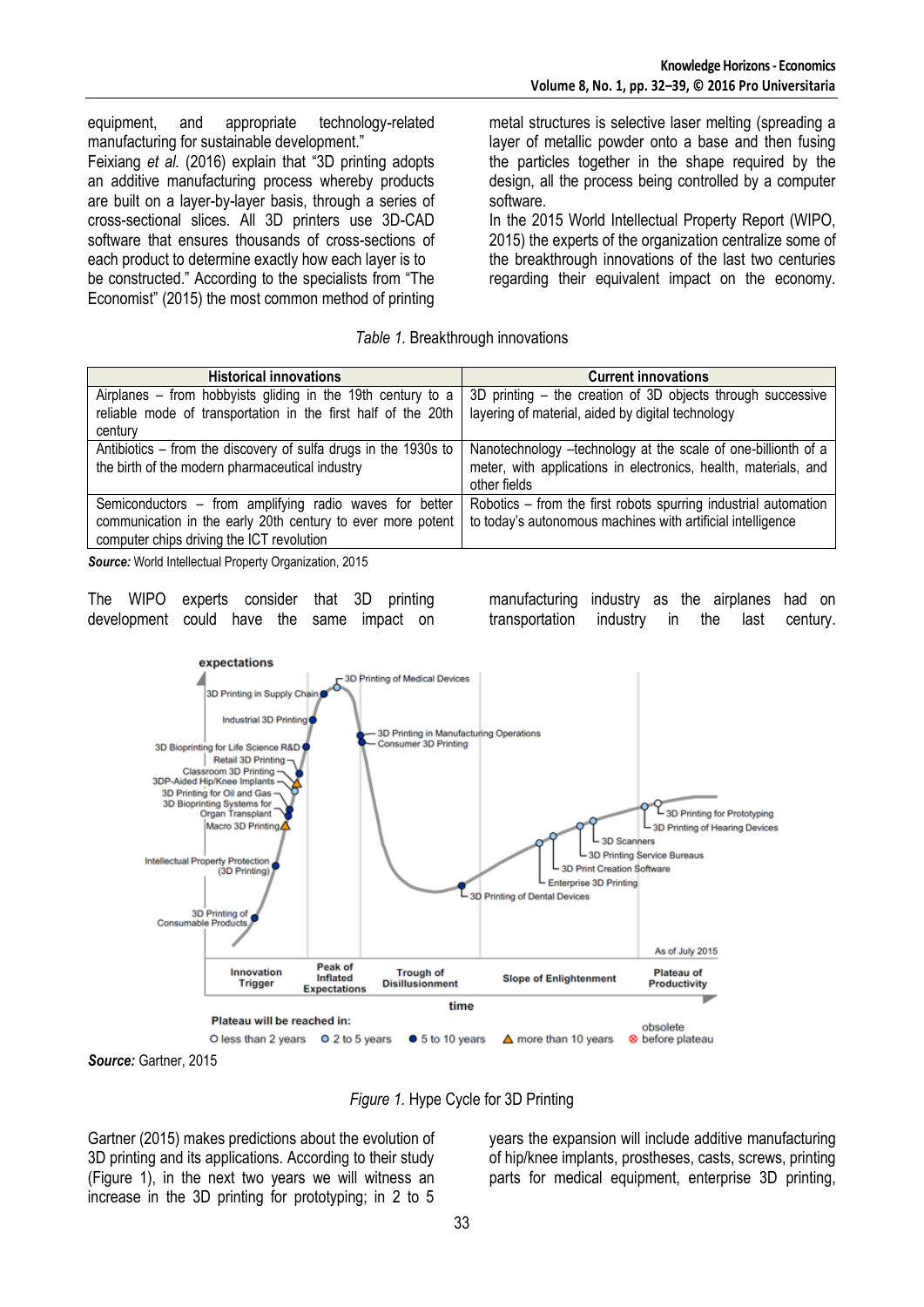print creation software, 3D printing Bureaus, 3D hearing devices and 3D Scanners;

In the next 5 to 10 years the developments will include 3D printing of consumable products, intellectual property protection of the field, 3D bioprinting of organs for transplants (the first transplant of a 3D printed liver is expected by 2024, as per World Economic Forum - 2015), oil and gas printing, industrial 3D printing, printing of dental devices (orthodontic braces, crowns, dental implants), consumer 3D printing etc.; in a time horizon of ten years the Gartner analysts envisaged macro 3D printing and classroom 3D printing. Dumitrescu (2015) underlines that the additive manufacturing industry will reach a turnover of over \$8 billion by 2020, the leading regions in this field being the Americas, Europe, and Asia, China aiming to promote 3D printing as a mean to produce economic goods. McKinsey GLOBAL Institute research suggests that 3D printing could have an economic impact of \$550 billion a year by 2025 (McKinsey, 2013).

A report published by Hudson Valley 3D Printing shows that the sales of 3D printing products and services could exceed \$6.5 billion by 2019 since the number of commercial additive manufacturing devices increased 6,500% from 2008 to 2013.

According to the WIPO experts (2015), the additive manufacturing will generate revenues of \$20 billion by 2020, the financial impact of the new industry being estimated at around \$230-550 billion per year by 2025 (\$100-200 billion for direct manufacturing, \$30-50 billion for tools and moulds and \$100-300 billion on consumer) Forbes (2015).

| Market                                                                           | <b>Estimated potential</b>                                | <b>Source</b>                       |
|----------------------------------------------------------------------------------|-----------------------------------------------------------|-------------------------------------|
| Global 3D printing industry (associated<br>technologies, products, and services) | \$10.8 billion by 2021                                    | Wohlers Associates, 2013            |
| Global 3D printing industry (associated<br>technologies, products, and services) | \$4,0 billion by 2025                                     | Research and Markets, 2013          |
| 3D printing materials market (including<br>plastics, metals, ceramics, others)   | CAGR <sup>1</sup> 19.9% until 2018                        | RnR Market Research, 2014           |
| 3D printing for medical application                                              | \$965.5 million by 2019, CARG 15.4%                       | <b>Transparency Market Research</b> |
| AM market                                                                        | \$7 billion by 2020 on 18% CAGR                           | Paul Coster of JP Morgan            |
| Bull market scenario                                                             | \$21,3 billion by 2020, on 34% CAGR                       | Ben Uglow of Morgan Stanley         |
| 3D Industry                                                                      | \$10,8 billion in worldwide revenue by<br>2021            | <b>Wohlers Report</b>               |
| 3D Printing global                                                               | \$13,4 billion by 2018, attaining a 103.1%<br><b>CAGR</b> | Gartner                             |
| 3D Printing global                                                               | \$8,6 billion in 2020, attaining a CAGR of<br>20,6%       | Allied Market Research              |
| 3D printing global                                                               | \$8,3 billion by 2023                                     | Siemens                             |
| 3D printing global                                                               | \$8,6 billion by 2020, attaining a CAGR of<br>20,6%       | Business Wire, 2014                 |

|  | Table 2. Market estimates for 3D printing |  |
|--|-------------------------------------------|--|
|  |                                           |  |

Source: WIPO (2015), Bechtold et al. (2015), Forbes (2015)

In Table 2, we notice that the estimated potential of additive manufacturing varies from \$4 billion to \$13.4 billion in the next five to ten years. As the experts of Hudson Valley Economic Development Corporation underlined if only 10% of the global manufacturers begin employing 3D technology we will eventually see a \$1 trillion industry in the future.

-

<sup>1</sup> Compound Annual Growth Rate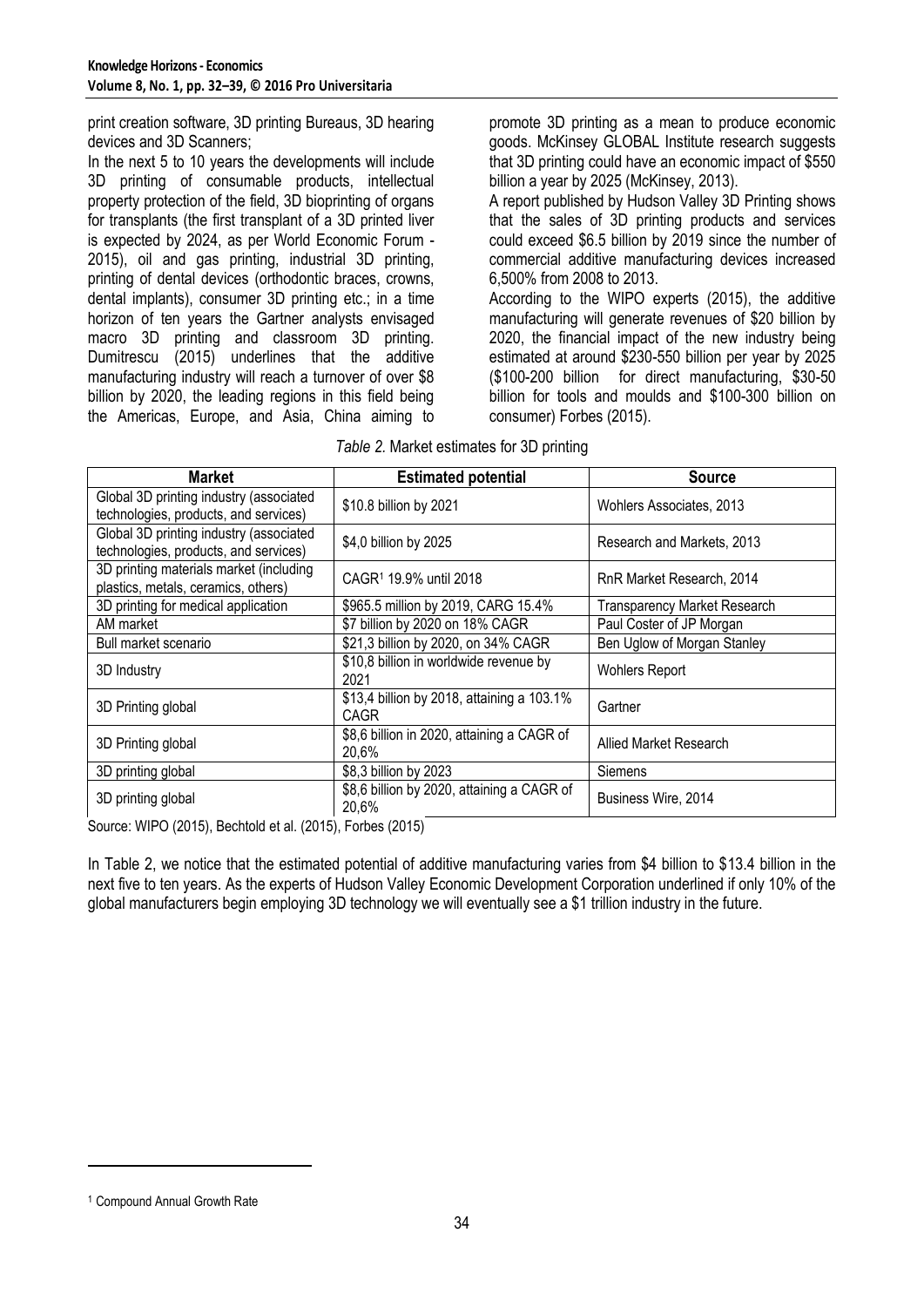|  |  | Table 3. The SWOT analysis of additive manufacturing (3D Printing) |  |
|--|--|--------------------------------------------------------------------|--|
|  |  |                                                                    |  |

| <b>Strengths</b>                                                                               | <b>Weakness</b>                                                                                         |
|------------------------------------------------------------------------------------------------|---------------------------------------------------------------------------------------------------------|
| Cost reduction for tailored small batches                                                      | The size of the 3D printers currently available (the printed<br>objects need to fit inside the machine) |
| Cost-free change of product design<br>Creation of prototypes without tooling and getting quick | Suitable raw material is considerably more expensive than                                               |
| feedback from the customers.                                                                   | many raw materials used in traditional manufacturing                                                    |
| Reduction in the design-to-manufacturing cycle                                                 | The cost of future materials                                                                            |
| Eliminates the need of screwing and welding different parts of                                 | The speed of printing                                                                                   |
| an end product                                                                                 | The cost of 3D printers (industrial printers cost ranges from                                           |
| Pieces that used to be moulded separately and then                                             | \$95,370 to \$15,000 - and home versions around \$1,000)                                                |
| assembled can now be produced as one piece in a single run                                     | At present, 3D printers can only make parts, not whole                                                  |
| (a nozzle that used to be assembled from 20 separately cast                                    | products unless the product is made 100% of the same                                                    |
| parts can be fabricated in one piece)                                                          | material                                                                                                |
| Uses new, lighter, stronger and more durable materials                                         | For thousands or millions of parts injection moulding is cheaper                                        |
| Saving construction time                                                                       | 75 percent of all patents in the field of 3D printing have been                                         |
| Cutting expenses<br>Improving efficiency                                                       | registered by a handful of countries: Japan, USA, Germany,<br>Britain, South Korea, China               |
| Enables more flexible designs<br>(complex<br>shapes<br>and                                     | Additive manufacturing is a slow process, requiring hours or                                            |
| structures)                                                                                    | days to finish the printed object                                                                       |
| Slashing development time for companies                                                        | Low expertise in designing products for AM                                                              |
| Eliminating tooling costs                                                                      | Lack of channel partner assistance has been restraining the                                             |
| Eliminating the waste that accrues in traditional manufacturing                                | growth of the market                                                                                    |
| Environmental<br>benefits<br>from<br>reduced<br>transportation                                 |                                                                                                         |
| requirements                                                                                   |                                                                                                         |
| Helps companies maintain and reinforce control of the entire                                   |                                                                                                         |
| value chain                                                                                    |                                                                                                         |
| Increased flexibility in manufacturing                                                         |                                                                                                         |
| <b>Opportunities</b><br>Rising demand for designers, engineers and IT specialists              | <b>Threats</b><br>Fear of change at governmental level                                                  |
| Home relocation of offshore production                                                         | Governmental protection of the existing industries<br>and                                               |
| Printing infrastructure items on site for space programs                                       | companies                                                                                               |
| (landing pads on Moon and Mars)                                                                | Consumer regulations                                                                                    |
| Producing simple lab apparatus                                                                 | <b>Trade barriers</b>                                                                                   |
| Using crowdsourced brainpower to replace or complete                                           | Patents                                                                                                 |
| companies' R&D activities                                                                      | Production control                                                                                      |
| Producing complex parts in remote countries with lower input                                   | Printing firearms and other military equipment                                                          |
| costs for electricity and labour                                                               | Job losses in disrupted industry                                                                        |
| Development of universal printing standards                                                    | Potential that any innovation can be instantly copied                                                   |
| Lower tooling costs                                                                            | Brand and product quality                                                                               |
| Testing low volumes of goods                                                                   | Uncontrolled or unregulated production of body parts, medical                                           |
| Growth in open-source files to print objects                                                   | equipment or food                                                                                       |
| Birth of a new industry supplying printing materials<br>Transportation cost savings            | Impact on agriculture from printing food                                                                |
| Supplying small production runs so entrepreneurs can scale up                                  |                                                                                                         |
| to mass-manufacturing without needing outside investment                                       |                                                                                                         |
|                                                                                                |                                                                                                         |

*Source:* Authors` selection from: Cohen et al. (2014); The Economist (2012, 2015); World Economic Forum (2015); D`Aveni (2015).

#### **2. The Advantages of Additive Manufacturing**

The lack of industrial waste is one of the most significant benefits of this technology. We can say that 3D printing is a "green" process because the printing material is added layer by layer, in the exact quantity as required by the production specification, under computerized control.

Through this technology, identical objects can be printed anywhere in the world since the producers need only three things, a printer, a digital file that can be

sent fast in any corner of the world and the printing material.

Additive manufacturing can produce objects regardless the shape, limitation that currently exist in various industries. With this ability, producers can switch from a complex product to a simpler one without having any additional cost or waste of time, and raw materials.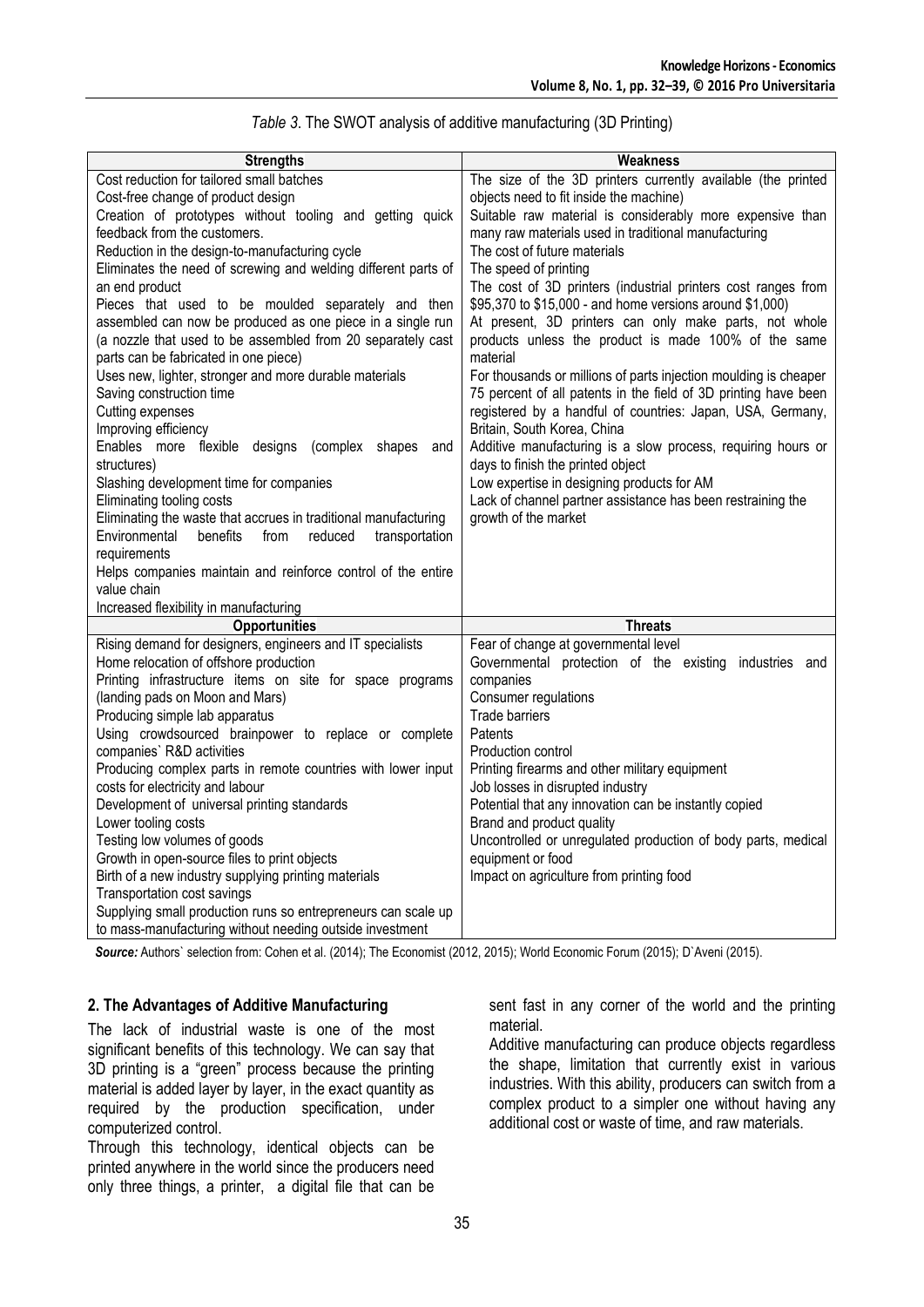|  |  |  |  | Table 4. Top 10 patent applicants in 3D printing |  |  |
|--|--|--|--|--------------------------------------------------|--|--|
|--|--|--|--|--------------------------------------------------|--|--|

| Rank | <b>Applicant</b>        | Origin     | <b>First</b><br>fillings |
|------|-------------------------|------------|--------------------------|
|      | 3D Systems              | <b>USA</b> | 200                      |
| 2    | Stratasys               | <b>USA</b> | 164                      |
| 3    | Siemens                 | Germany    | 145                      |
| 4    | <b>General Electric</b> | <b>USA</b> | 131                      |
| 5    | Mitsubishi              | Japan      | 127                      |
| 6    | Hitachi                 | Japan      | 117                      |
|      | <b>MTU Aero Engines</b> | Germany    | 104                      |
| 8    | Toshiba                 | Japan      | 103                      |
| 9    | <b>EOS</b>              | Germany    | 102                      |
| 10   | United Technologies     | <b>USA</b> | 101                      |

Source: World Intellectual Property Organization, 2015

The Table 4 emphasizes that in the field of 3D printing, the American companies are leading the way in the top of patent applications (596), followed by Germany (351) and Japan (347).

According to WIPO (2015) "In early 1980s Japanese applicants were prolific in filing for patents on their 3D printing inventions, but by the 2000s they had been overtaken by US applications. By 2010, Chinese applicants were filing for more 3D printing applications – almost as many as the Japanese and US applicants combined" (Table 5).

| Table 5. Top ten university and Pro-patent applicants, |
|--------------------------------------------------------|
| since 1995                                             |

| <b>University name</b>                         | Country     | Number of<br>first patent<br>filings |
|------------------------------------------------|-------------|--------------------------------------|
| Fraunhofer Society                             | Germany     | 89                                   |
| Chinese Academy of<br>Sciences                 | China       | 79                                   |
| Huazhong University of<br>Science & Technology | China       | 46                                   |
| MIT                                            | USA         | 37                                   |
| Xi'an Jiaotong University                      | China       | 34                                   |
| University of Southern<br>California           | <b>USA</b>  | 31                                   |
| South China University<br>of Technology        | China       | 27                                   |
| Harbin Institute of<br>Technology              | China       | 24                                   |
| TNO                                            | Netherlands | 24                                   |
| Beijing University of<br>Technology            | China       | 17                                   |

*Source:* WIPO, 2015

Gartner (2015) predicts that the worldwide shipments of 3D printers will reach almost 500,000 units in 2016, meaning that it will grow by 103% from the predicted 244,533 units in 2015 and "only" 108,151 units in 2014. This rapid increase in 3D printing units continues the

transformation of the market from a niche market to an international one. This growth is determined, by the decrease in the price of the 3D printing devices for home use (\$1.000 to \$5000). However, it is important to understand that these printers have limited functionality printing small, low-quality objects, taking a longer time than the industrial ones. On the other hand, the companies lead the additive manufacturing market, operating very expensive printers that use high quality and pricey raw materials, leading the market (almost 90% of all 3D printers, 95% of the volume of printed objects and nearly 99% by economic value according to Deloitte - 2015).

| Table 6. Top 5 Vendor 3D Printer Market Share by |
|--------------------------------------------------|
| Units Volumes, Global Desktop/Home Printers, YTD |
| 2015 (Q1-Q3)                                     |

| 2015<br>Rank | Company                           | <b>Brand</b> | <b>Units</b> | Global<br><b>Share</b><br>(%) |
|--------------|-----------------------------------|--------------|--------------|-------------------------------|
| 1            | XYZ printing<br>(Taiwan)          | Da Vinci     | 28,300       | 17%                           |
| 2            | 3D Systems<br>(USA)               | Cube/Cubify  | 20,290       | 12%                           |
| 3            | Stratasys<br>(USA)                | MakerBot     | 15,426       | 9%                            |
| 4            | Ultimaker<br>(the<br>Netherlands) | Ultimaker    | 14,734       | 9%                            |
| 5            | M3D (USA)                         | The Micro    | 14,436       | 9%                            |

Source: CONTEXT 3D Research Update 2016

The American companies in the top 5 (Table 6) have a global market share of 30%, followed by the Taiwanese company XYZ printing that is the world leader in home 3D printers, having alone 17% of the global market share. Ultimaker of the Netherlands has a 9% global market share.

*Table 7*. Top 5 Vendor 3D Printer Market Share by Units Volumes, Global Enterprise/Professional Printers, YTD 2015 (Q1-Q3)

| 2015<br>Rank | Company                           | <b>Revenues from</b><br>units sold (\$) | Global<br><b>Share</b><br>$(\%)$ |
|--------------|-----------------------------------|-----------------------------------------|----------------------------------|
|              | Stratasys<br>(USA)                | 333,783                                 | 40                               |
| 2            | 3D Systems<br>(USA)               | 138,201                                 | 17                               |
| 3            | EOS<br>(Germany)                  | 137,530                                 | 17                               |
|              | <b>SLM Solutions</b><br>(Germany) | 28,479                                  | 3                                |
| 5            | Arcam<br>Sweden)                  | 27,746                                  | 3                                |

*Source:* CONTEXT 3D Research Update 2016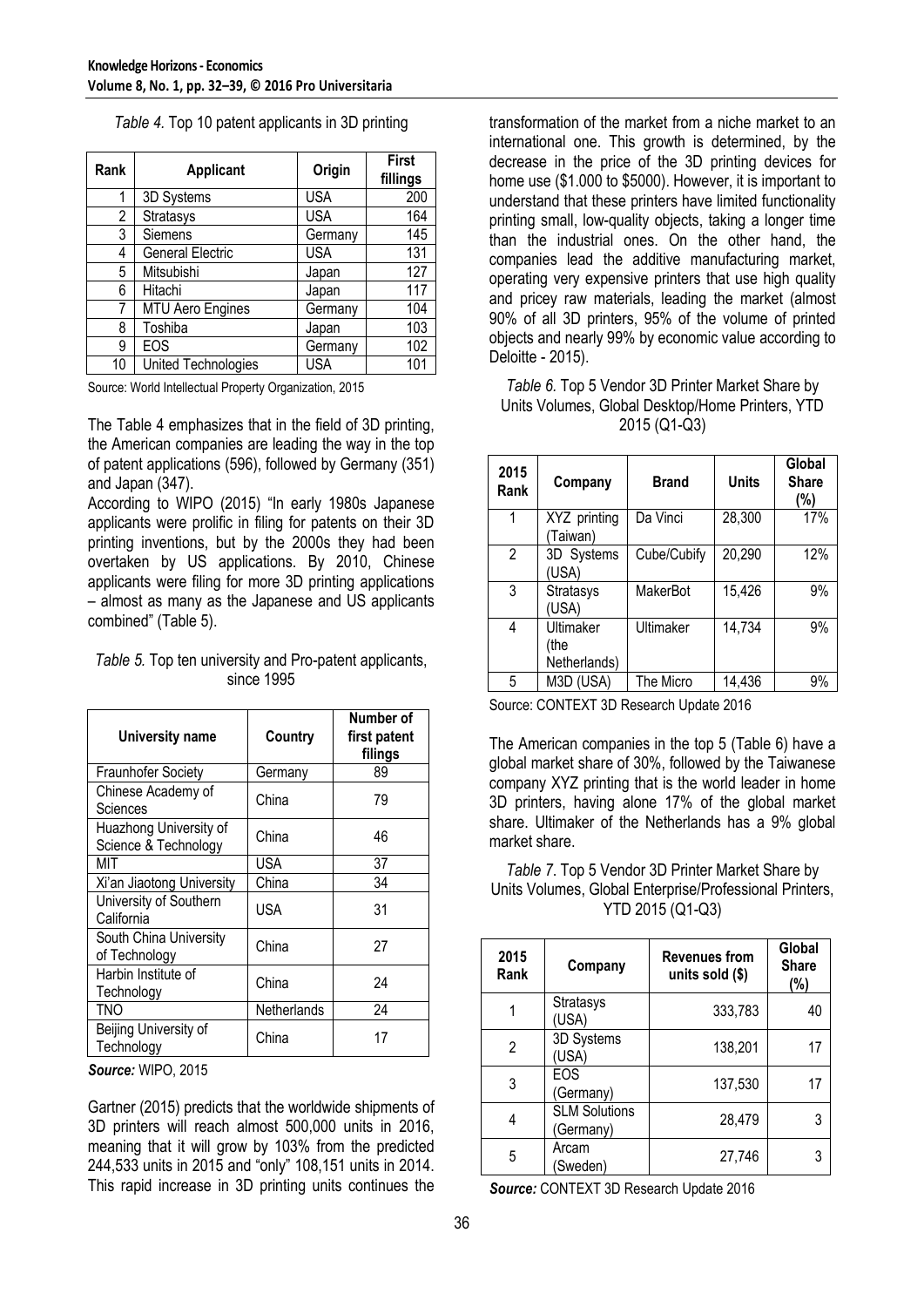Regarding professional 3D printers (Table 7) the American companies have a global market share of over 57%, followed by the German companies (20%) and Arcam of Sweden (3%).

Stratasys, the largest 3D printing company in the world, has seen a huge 60% year-on-year growth in demand for its 3D printing services.

# **3. Is 3D printing a real revolution?**

To answer the question, we can have a look at the internet revolution. In the beginning, when the internet was being developed, most of the people did not realize its potential in the way the businesses did. As the new technologies developed and the markets started using and promoting the new hi-tech solutions, people became more aware of its potential and started using the World Wide Web. Today, the internet is used in almost every field of social and economic life, contributing to the development of many industries.

Considering that the internet revolution required between 15 to 20 years getting close to its potential, the 3D printing revolution, as the Gartner (2015) analysts forecasted, will take at least ten years to reach its fine tune, and get to the next level of macro additive manufacturing and classroom 3D printing, for educational purposes. However, today, due to the internet, people access information quicker, speeding up, thus the implementation process of additive manufacturing and other cutting-edge technologies. That explains why the 3D printing forecasts are so optimistic. We just need to have patience and see the snowball rolling in the right direction because the revolution is happening and will represent a change of paradigm.

We know that most companies use inventories to supply constantly goods to their customers. Now, let's imagine that the company can instantly print the goods when required by customers. What would be the immediate consequence of this capability? No inventories required. That would subsequently reduce the costs for the company. On the other hand, the consumers who invest in 3D printing units (including hardware, software, and know-how) will be able just to print the desired product excluding the company mentioned above from the list of providers.

For the time being, the only problem that arises when analyzing the additive manufacturing versus traditional one is the cost per unit. Although 3D printing is more expensive than traditional manufacturing, its tooling cost is zero, meaning that for small productions runs, traditional manufacturing will remain more expensive than additive manufacturing. Even for large production runs, the 3D printing still has a competitive advantage if we take into consideration the printing time that could be shorter than the overall time for tooling the company.



*Source:* Bill Conerly (2014). Forbes. The Economics of 3-D Printing: Opportunities

#### *Figure 2.* Conventional manufacturing vs. 3D printing cost/unit

Nevertheless, this revolution will change our world. For the companies operating in the additive manufacturing industry and for the ones supplying the printing materials will represent a gold mine. Others will lose, being unable to adapt to the new trends and getting stuck to the old production ways.

Campbell *et al.* (2011) underlined that additive manufacturing industry raises some security issues, the technology enabling the production of goods that can harm people (weapons, ammunition, etc.)

According to Columbus (2015), "67% of manufacturers are already using 3D printing. Of these, 28.9% are experimenting to determine how 3D printing can be optimally integrated into their production processes. 24.6% are using 3D printing for prototyping."

In addition to the developments presented in Figure 1, Forbes (2015), citing a CSC study from 2012 emphasizes that the main industrial sectors that could benefit now and in the immediate future, from this new technology are:

- Defence and aerospace: weight reduction on aircraft, low volume parts;

The aerospace industry`s adoption of additive manufacturing is projected to increase to \$3.45 billion by 2023 and in the automotive industry to \$1.8 billion.

Boeing already prints parts for ten different aircraft; Lockheed Martin, Cincinnati Tool Steel, and Oak Ridge National Laboratory aim at printing endo- and exoskeletons of jet fighters for including the body, wings, internal structural panels, embedded wiring, and antennas; General Electric produces jet engines, medical devices, and home appliance parts; Aurora Flight Sciences manufactures unmanned aerial vehicles (D`Aveni, 2015).

- Automotive: design and prototyping and after-market customization, vehicle restoration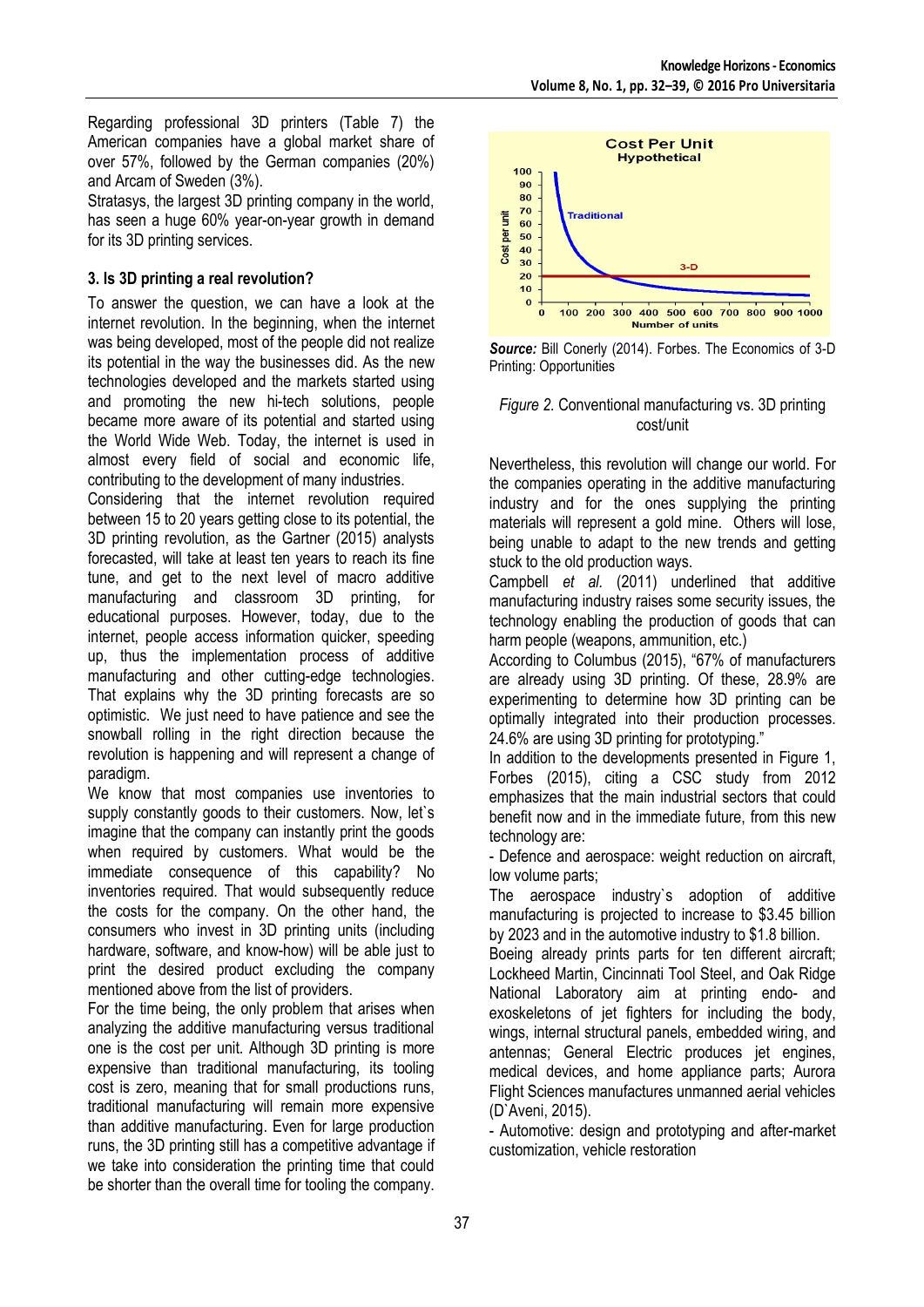- Consumer and retail: novelty items, customized products, new in-store experiences and innovative marketing.

## **4. Economic implications of this new disruptive technology**

The additive manufacturing could play a major role in the global economy enabling production to be relocated closer to the end consumer by addressing a market "characterized by customization, flexibility, design complexity and high transportation costs for the delivery of end products" (Berman, 2012; Gibson et al., 2010; Lipson & Kurman, 2013). D`Aveni (2015) gave us a hint of what 3D printing could mean for the economy "The U.S. hearing industry converted to 100% additive manufacturing in less than 500 days, and not one company that stuck to traditional manufacturing methods survived."

Based on its "unlimited" capabilities, 3D printing could lead to the development of an infinite variety of products since any technology holder can produce customized products.

The countries dealing with current-account imbalances could decrease their deficits by developing 3D printing industries that manufacture most of the goods they import. New industries and professions will be created to support this disruptive technology. The additive manufacturing commercial chain brings together related industries (3D printer producers, printing materials suppliers, parts suppliers, services providers (designers, intellectual property regulators, product engineering et cetera) enabling the emergence of new economic activities such as production and distributors of 3D printing cartridges, 3D printing software, production of scanners, etc. A relevant development model for the additive manufacturing could be the one followed by Hewlett-Packard, company that marked major profits by selling top quality printers and cartridges, creating a large commercial chain of trillions of dollars.

The development of large-scale 3D printing will gradually diminish the dominance of classical manufacturing industry, leading to job losses and structural change in the labour force in the global economy.

The 3D printing industries also have geopolitical implications. The countries that base their economic growth model on exports could record current account imbalances once their commercial partners start printing the goods they are currently importing. The key to prosperity will no longer be based on large manufacturing companies that have thousands of employees, but on companies that will provide hightech printers and superior product designs. The large companies that outsourced their production abroad due to more competitive costs could reverse the process, repatriating their operations or changing the business model to 3D printing to be closer to the end consumers. The countries with trade deficits will become less dependent on their imports. When dependency decreases, negotiation power increases, resulting in new forms of agreement between countries. When important countries renegotiate their agreements, the geopolitical map tends to be redrawn.

## **5. Conclusions**

As our paper emphasized, that 3D printing seems to play an important role in reshaping the economy of the future. The main identified advantages of additive printing are a cost reduction for customized small batches, shape flexibility of printed objects, eliminating tooling costs, saving raw material, greener technology, reduction in the design-to-manufacturing cycle, control of the entire value chain et cetera. Among the disadvantages, we can mention the cost of the printers, the printing speed, and the cost of printing materials. Just a handful of countries register over 75% of the 3D printing patents (China, Japan, USA, Germany, South Korea, and Great Britain). The top 5 companies producing 3D printers are located in just five countries (USA, China, Germany, Netherlands, and Sweden). The forecasted potential of the additive manufacturing industry varies from \$4 billion to \$13.4 billion in the next five to ten years.

Now, we can only estimate how this world will look like in the following years, with the help of the projections made by the specialist in the field. As additive manufacturing is gaining momentum, as happened before in the case of classical printing, the cost of production will decrease, and the manufacturing speed will increase, the technology having, thus, the power to level up the gap between the small and medium-sized companies, even start-ups, and the large enterprises. Siemens predicts that additive manufacturing will become 50% cheaper and up to 400% faster in the next five years (Columbus, 2015).

Sooner or later the companies will have to consider adopting this technology because the current business environment can be described in just two words: fast and changing. That means that the fast technological changes that characterize the IT&C industry, in particular, force the business environment to respond accordingly (Tunas, 2015). As D`Aveni (2015) emphasized, the U.S. hearing aid industry converted to 3D printing in just 500 days, the companies that delayed adopting the new production model didn't` survive on the market.

As the experts of Hudson Valley Economic Development Corporation underlined if only 10% of the global manufacturers begin employing 3D technology we will eventually see a \$1 trillion industry.